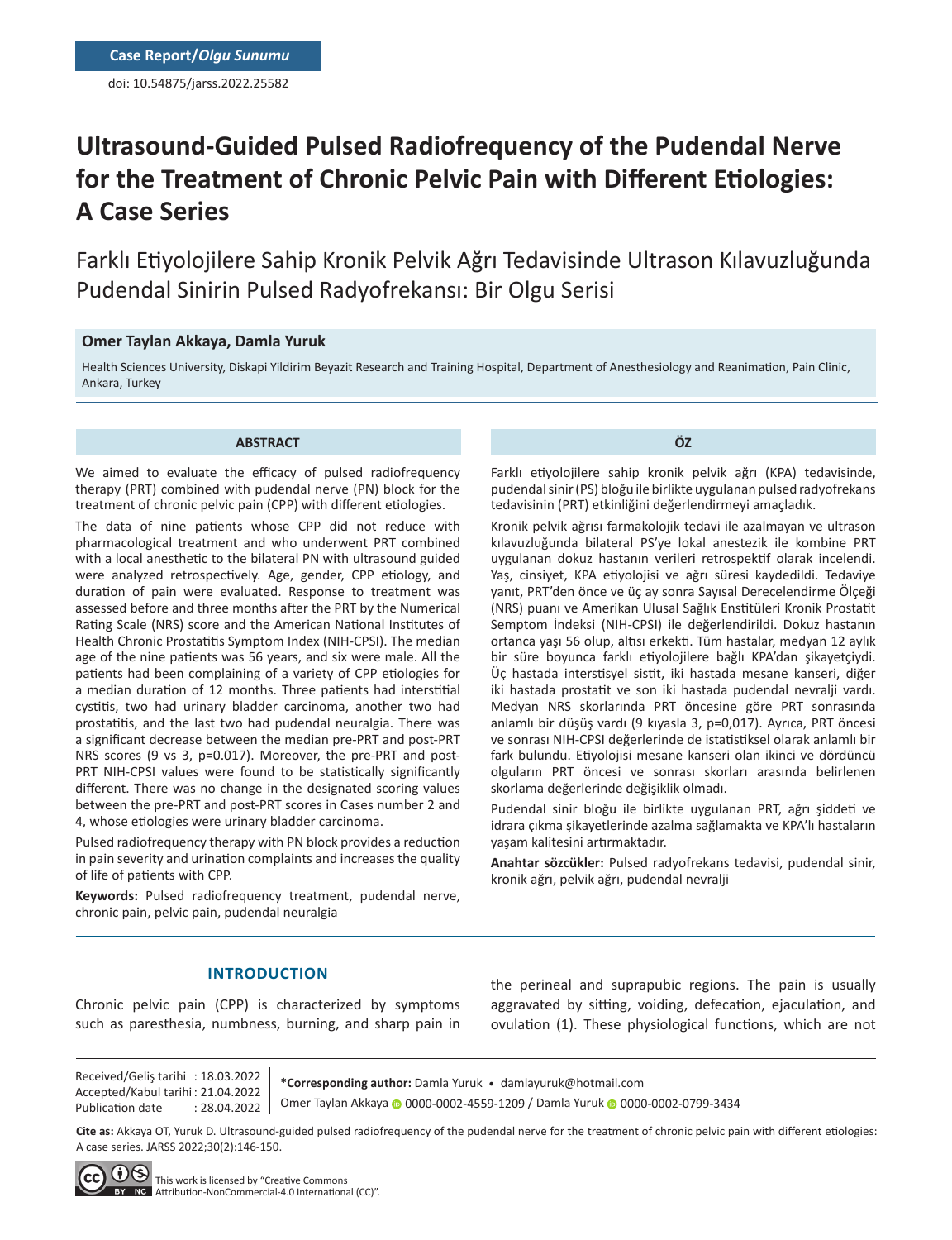associated with pain, become a source of pain because of central sensitization (2). Patients with CPP are usually diagnosed after experiencing symptoms for a long time. Patients get a variety of treatments during this time, including pharmaceutical therapy, nerve blocks, decompressive surgery, physical therapy, and neuromodulation (3).

Pudendal nerve (PN) provides sensory innervation to the perineum and external genitalia, along with motor innervation to the urethral and anal sphincters. As with many pain syndromes, peripheral nerve block can be effective in CPP treatment. Among the various nerves innervating the pelvic region and organs, PN is preferred as a first choice nerve for both diagnosis and treatment (4). However, peripheral nerve blocks have a short-term effect; therefore, they are often combined with steroids. While some studies have reported that steroid combination prolongs treatment time, other studies have reported it as ineffective (5).

Therefore, pulsed radiofrequency therapy (PRT), which provides long-term effectiveness in pain treatment, is preferred to steroids. Pulsed radiofrequency therapy recalibrates the ion channels of the nerve and provides pain treatment with a neuromodulation effect by stopping inappropriate pain signals without causing full denervation (6). It is safer than conventional radiofrequency ablation, causes minimal tissue destruction, and can be applied to the PN containing motor fibers without causing sexual, bowel, or bladder dysfunction (7).

In the literature, studies on PRT with PN block are often related to pudendal neuralgia (8). In this case series, we aimed to evaluate the efficacy of PRT combined with PN block for the treatment of pudendal neuralgia, as well as other causes of CPP.

#### **CASE SERIES**

Ethics and Registration Approval for this study was obtained from the Local Ethics Committee of Diskapi Yıldırım Beyazit Research and Training Hospital with decision number 129/06- 24.01.2022. All participants were informed about the study and their written informed consent was obtained.

Between 2020 and 2021, the data of nine patients whose CPP did not reduce with pharmacological treatment and who underwent PRT combined with a local anesthetic to the bilateral PN were analyzed retrospectively in Diskapi Yildirim Beyazit Research and Training Hospital Pain Clinic. Age, gender, CPP etiology, and duration of pain were evaluated. Pulsed radiofrequency therapy response was assessed using prospective telephone questionnaires and retrospective reviews of the medical records. Pain intensity before and three months after PRT was evaluated by numerical rating scale (NRS) scores. By making simple gender-specific changes in anatomical terms, the American National Institutes of Health Chronic Prostatitis Symptom Index (NIH-CPSI) was used to evaluate the pain symptom, voiding symptoms, and quality of life scores before and three months after PRT (9).

#### **Interventions**

The patients were placed in the prone position. After disinfection with povidone-iodine, a convex ultrasound (Versana Premier Ultrasound Systems, GE, USA) probe (2–5 Hz) was placed on the posterior superior iliac spine in the transverse plane. By scanning caudally and medially, the interligamentous area where the PN passes and the ischial spine, in the form of a hyperechoic line, were visualized. The pudendal artery was visualized by color Doppler ultrasonography (Figure 1). A 22 G 5 mm active-tipped



**Figure 1.** Access to the pudendal nerve under ultrasound guidance. **A)** Position of the convex ultrasound probe in the gluteal region and inserting the needle from medial to lateral with in-plane technique **B)** Identification of the ischial spine (IS) and the interligamentous area (ILA) between the sacrotuberous and sacrospinous ligaments where the pudendal nerve is located **C)** Identification of the internal pudendal artery (PA) by color Doppler ultrasound.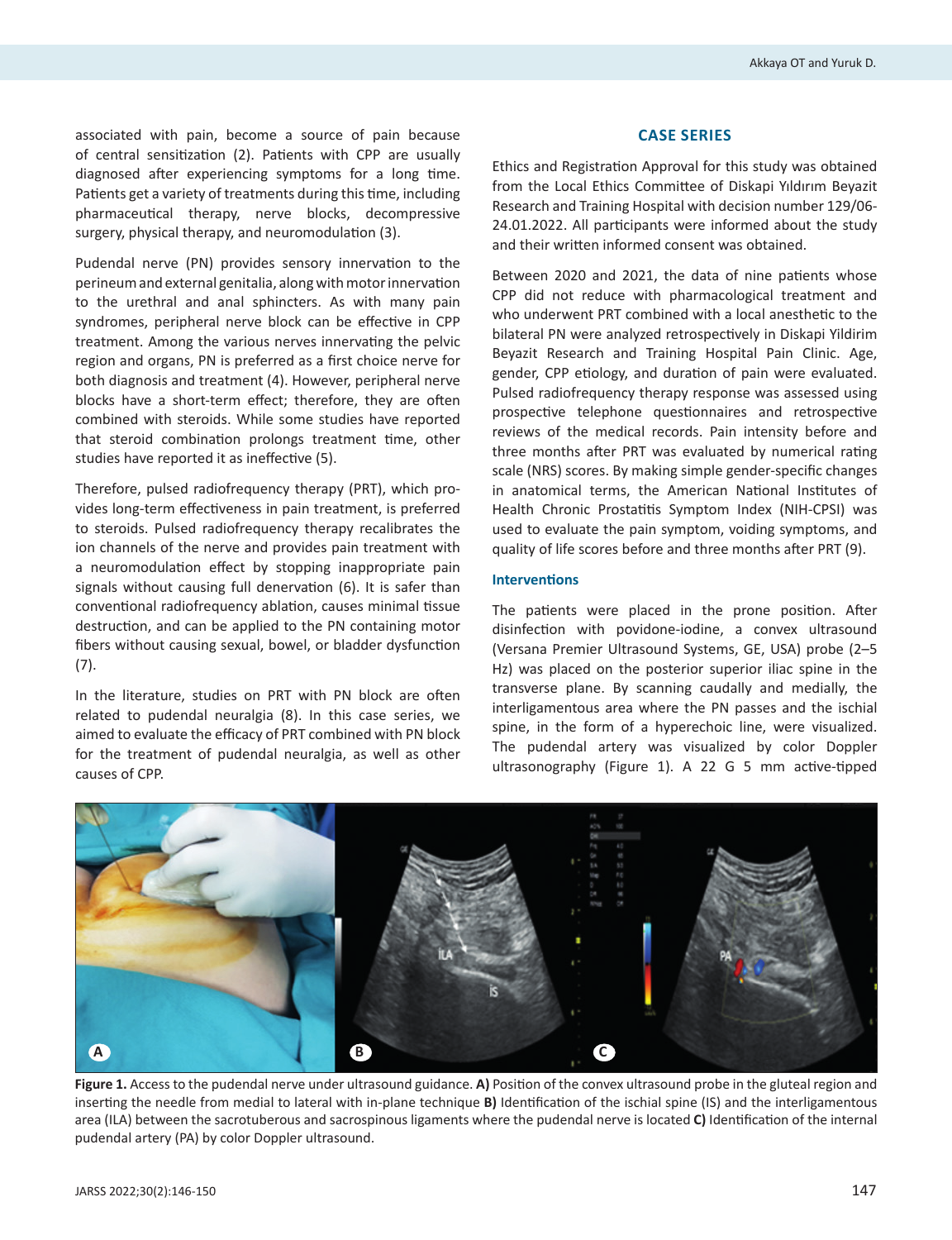

**Figure 2.** The case-by-case pre- and post pudendal nerve pulse radiofrequency therapy change in Numerical Rating Scale and National Institutes of Health Chronic Prostatitis Symptom Index values. Note that the designated pre- and post-interventional scores in cases 2 and 4 (indicated by star) did not change. **NIH-CPSI:** National Institutes of Health Chronic Prostatitis Symptom Index; **NRS:** Numerical Rating Scale; **Qol:** Quality of life.

radiofrequency needle (NeuroPole SC-K needle) was advanced into the interligamentous area. On sensory stimulation at 50 Hz frequency and motor stimulation at 2 Hz frequency, with an impedance of 300–500 Ω when the excitability of the nerve was below 0.5 volt, the needle was positioned until paresthesia in the breech and genital organs and contraction in the anal sphincter were felt. A 45-volt radiofrequency current not exceeding 42°C was introduced for 240 seconds. Then 3 mL of 0.25% bupivacaine was administered. In all the patients, the procedure was applied to bilateral PNs.

### **Statistical Analysis**

Statistical analyses were performed using Number Cruncher Statistical Systems version 2007 (Kaysville, Utah, USA). The quantitative variables were presented as frequencies and percentages. Because of the limited patient population, the continuous variables were presented as median (minimum– maximum) values. The comparisons of qualitative variables were performed using the one-sample Wilcoxon signed-rank test. A p-value of <0.05 was considered significant.

## **RESULTS**

Table I presents the demographic and clinical characteristics of the patients. The median age of the nine patients was 56 years (36–66 years), and six (66.6%) were male. All the patients had been complaining of a variety of CPP etiologies for a median duration of 12 months (6–36 months). Three (33.3%) patients had interstitial cystitis, two had urinary bladder carcinoma (22.2%), another two had prostatitis (22.2%), and the last two had pudendal neuralgia (22.2%).

**Table I.** The demographic and clinical characteristics of the patients

| <b>Variable</b>                             |            |
|---------------------------------------------|------------|
| Age (years), median (min-max)               | 56 (36-66) |
| Gender, n (%)                               |            |
| Male                                        | 6(66.7)    |
| Female                                      | 3(33.3)    |
| Duration of pain (months), median (min-max) | $12(6-36)$ |
| Etiology, n (%)                             |            |
| Interstitial cystitis                       | 3(33.3)    |
| Urinary bladder carcinoma                   | 2(22.2)    |
| Prostatitis                                 | 2(22.2)    |
| Pudendal neuralgia                          | 2(22.2)    |

As shown in Table II, there was a significant decrease between the median pre-PRT and post-PRT NRS scores (9 [8–10] versus  $3$  [1-10],  $p = 0.017$ ). Moreover, the pre-PRT and post-PRT NIH-CPSI values (both in the total and the pain, urinary, and quality of life subscales) were found to be statistically significant. There was no change in the designated scoring values between the pre-PRT and post-PRT scores in cases 2 and 4, whose etiology was urinary bladder carcinoma.

# **DISCUSSION**

There are only a few studies in the literature assessed the efficacy of PRT of the PN, and most of these studies were conducted among patients with pudendal neuralgia. In a randomized controlled study by Fang et al. among 77 patients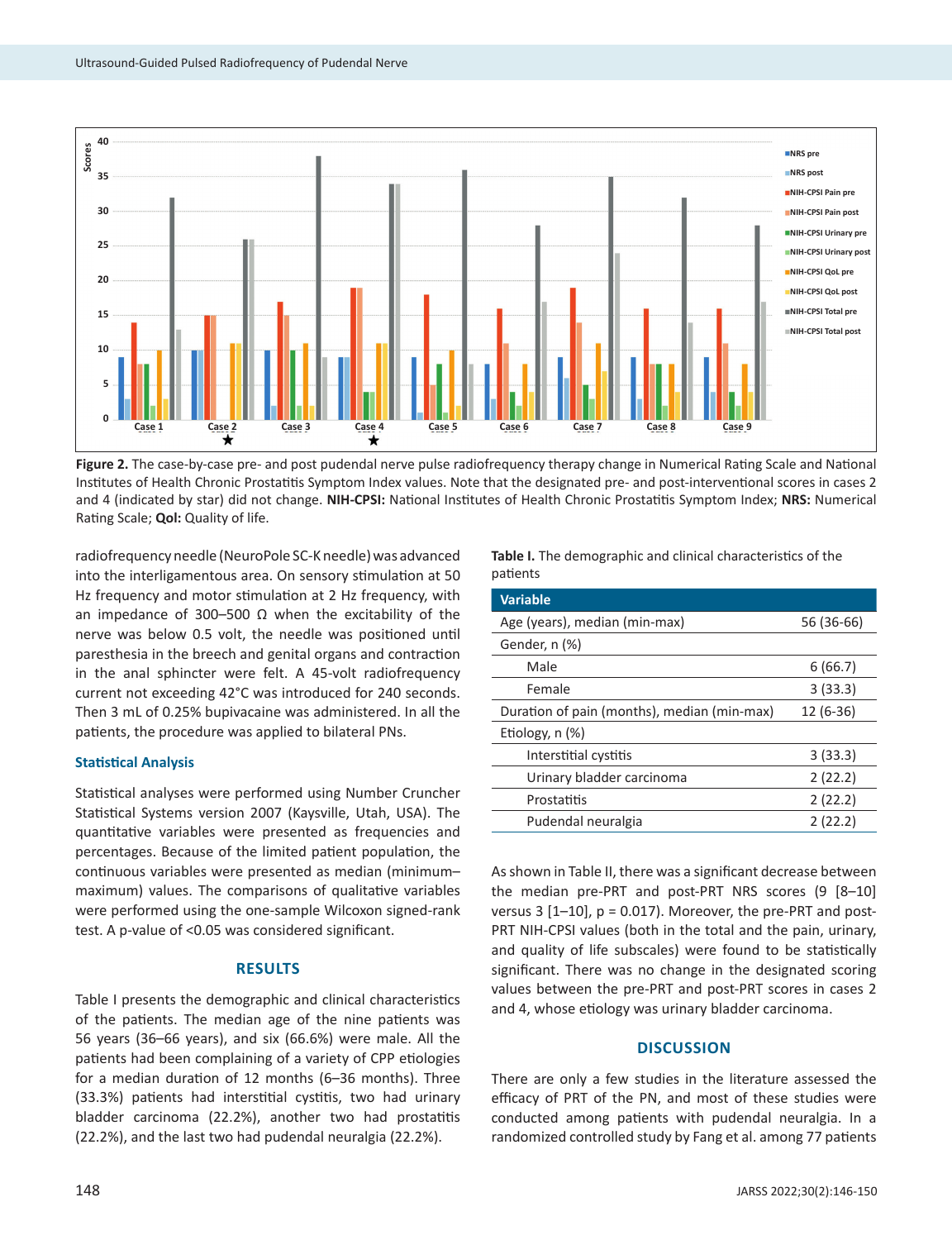| <b>Variable</b>    | <b>Pre-PRT</b><br>median (min-max) | <b>Post-PRT</b><br>median (min-max) | z       | p <sup>a</sup> |
|--------------------|------------------------------------|-------------------------------------|---------|----------------|
| <b>NRS</b>         | $9(8-10)$                          | $3(1-10)$                           | $-2.38$ | 0.017          |
| NIH-CPSI (Pain)    | $16(14-19)$                        | $11(5-19)$                          | $-2.37$ | 0.017          |
| NIH-CPSI (Urinary) | $5(0-10)$                          | $2(0-4)$                            | $-2.38$ | 0.017          |
| NIH-CPSI (QoL)     | $10(8-11)$                         | $4(2-11)$                           | $-2.41$ | 0.016          |
| NIH-CPSI (Total)   | 32 (26-38)                         | $17(8-34)$                          | $-2.39$ | 0.017          |
|                    |                                    |                                     |         |                |

**Table II.** Numerical Rating Scale and National Institutes of Health Chronic Prostatitis Symptom Index Values Before and 3 Months After Pudendal Nerve Pulse Radiofrequency Therapy

**NIH-CPSI:** National Institutes of Health Chronic Prostatitis Symptom Index; **NRS:** Numerical Rating Scale; **Qol:** Quality of life; **PRT:** Pulsed Radiofrequency Therapy. **<sup>a</sup>** indicates one-sample Wilcoxon signed rank test. **z:** The rank mean of one group compared to the overall rank mean.

diagnosed with pudendal neuralgia, PN block was applied with a local anesthetic only to one group, while PRT combined with a local anesthetic was applied to another group (10). After three months of follow-up, the clinical efficacy rate was 92.1% in the PRT group and 35.9% in the local anesthetic only group.

However, CPP has multiple etiologies, including gynecological (endometriosis and pelvic inflammatory disease), gastroenterological (inflammatory bowel disease and colorectal carcinoma), urological (interstitial cystitis, prostatitis, and urinary bladder carcinoma), musculoskeletal (piriformis syndrome), and neurological diseases (pudendal neuralgia) (11). Whereas in our case series, the efficacy of PRT of the PN in four different causes of CPP was assessed. There was a decrease of more than 50% in the NRS score in the third month after the procedure in two cases (cases 6 and 9) with a diagnosis of pudendal neuralgia. Similar results were seen in three patients with interstitial cystitis and two patients with prostatitis. However, there was no decrease in NRS score in two patients with urinary bladder carcinoma. Sympathetic blocks (superior hypogastric and impar ganglion blocks) were then performed in these patients.

In our patients, an improvement in voiding symptoms within NIH-CPSI was observed, similar to the case report that revealed PN block to be useful in the treatment of urine urgency and hesitancy, as well as pelvic pain (12). Further studies are, however, needed to clarify whether PN blocks are effective in treating more than just pelvic pain.

When PN block performed with a blind technique, with the patient in the lithotomy position, the physician directs the needle by palpating the ischial spine from the vaginal wall in women and the rectum in men (13). The lithotomy position may be uncomfortable for the patient during the application, and some clinics may not have the appropriate equipment for the lithotomy position. Also, the position increases the risk of vascular injury and intravascular injection. The effectiveness of PRT with PN block applied transvaginally in the lithotomy position to nineteen patients with pudendal neuralgia was found to be 89%; however, side effects in the form of shortterm vaginal bleeding have been reported (14).

According to Robert et al. the PN is located between the sacrospinous and sacrotuberous ligaments at the level of the ischial spine (15). Under fluoroscopy guidance, the needle is advanced by feeling the passage through the sacrospinous ligament and targeting the ischial spine to which the sacrospinous ligaments are attached as a bone marker (16). However, fluoroscopy cannot visualize the interligamentous plane through which the PN passes, as in ultrasonography. Damage can be prevented by simultaneous visualization of the internal pudendal artery and sciatic nerve, which are close to the PN, with ultrasonography. In this case series, ultrasound guided PRT was applied to the PN, and no complications observed during or after the procedure.

The following are some of this case series' limitations; the number of cases was limited, and the follow-up duration was only three months. Despite the small number of patients, the treatment results of chronic pelvic pain with four different etiologies were evaluated.

### **CONCLUSION**

We recommend PRT with PN block in patients with CPP who do not respond to pharmacological treatment. Pulsed radiofrequency therapy with PN block provides a reduction in pain severity and urination complaints and increases the quality of life of patients with CPP. The success of PRT primarily depends on the proper positioning of the radiofrequency needle tip on the target nerve, which can be safely done with ultrasound guidance. Further randomized controlled trials are needed to demonstrate the efficacy and safety of PRT in patients with CPP.

# **AUTHOR CONTRIBUTIONS**

**Conception or design of the work:** OTA, DY **Data collection:** OTA, DY